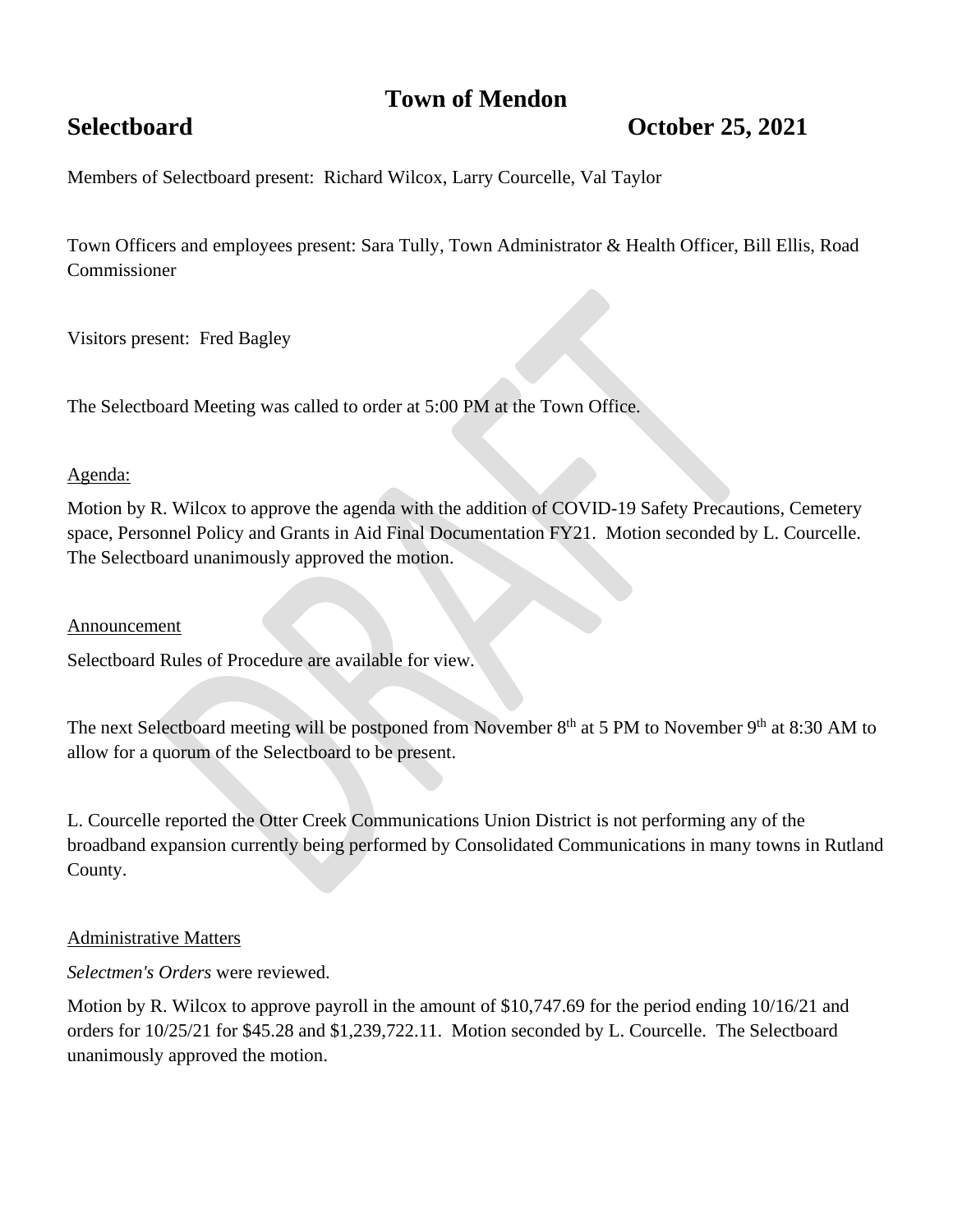*Grants in Aid Final Documentation FY21* S. Tully reported the final documentation of the Grants in Aid FY21 will be submitted by October 31, 2021. The final invoices are included in the 10/25/21 orders. The grant amount id \$7,800 Total project cost is over \$25K.

Minutes of Previous Meeting: R. Wilcox moved to approve the minutes of 10/12/21. Motion seconded by V. Taylor. The Selectboard unanimously approved the motion.

#### Public Comment None

#### Business

*Road Reclassification* The Mendon Selectboard conducted a site visit of the Falls Road and Notch Road with Doug Casella, Casella Construction. The Notch Road washout from Tropical Storm Irene has continued to deteriorate the former roadway. The town's right of way is completely impassible even on foot. The town will be installing additional signage warning hikers to utilize the trails at Tamarack Notch and not the town's right of way. D. Casella explained what the project would entail to reconstruct the Notch Road. The Selectboard discussed this option and determined the Falls Road to be a better continued access for the town. D. Casella provided an explanation on the construction repairs required for the Falls Road which includes culvert replacement, slope stabilization, ditching and grade mitigation. D. Casella complemented the town on the maintenance of the road as it is in great condition. The town along with VAST Trails and private residents with permission from the town maintain the road as classified as a legal trail. The town is considering options for reclassifying the Falls Road also known as TH #16. S. Tully will set up a virtual meeting with the town's engineer, Dave Conger, Dubois & King to provide information regarding the history of working with FEMA after T.S. Irene on the Notch Road and Falls Road. D. Conger will also be asked what upgrades need to be made to reclassify all or part of the Falls Road as a Class 3 Town Highway. The Selectboard will discuss this information at their next meeting.

*Mendon on the Move: Transportation Alternative Grant* F. Bagley reported that the RRPC has received the letter from the Selectboard committing to applying for a Transportation Alternative Grant and up to \$9,000 in matching grant funds if the application is successful. The Mendon on the Move Route 4 subcommittee regarding safety met last week to finalize the talking points of the grant. F. Bagley met with Devon Neary, RRPC to discuss the best approach for applying for grant funds. These include how to enhance safety of Route 4 and how to use Route 4 to create an identity and sense of place in the context of community improvement and based on feedback from town officials and the VCRD community visit. Other issues that would be addressed in the study is the importance of public transit and businesses between Killington and Rutland, major trail systems cross Route 4 in Mendon (VAST, Appalachian & Long Trail and the Catamount Ski Trail), potential for signing recreation assets from Route 4 and creating something attractive to the parking area of the former Beaver Pond as an enhancement to the Rutland Region. Mendon will request letters of support from the VCRD and Mendon on the Move.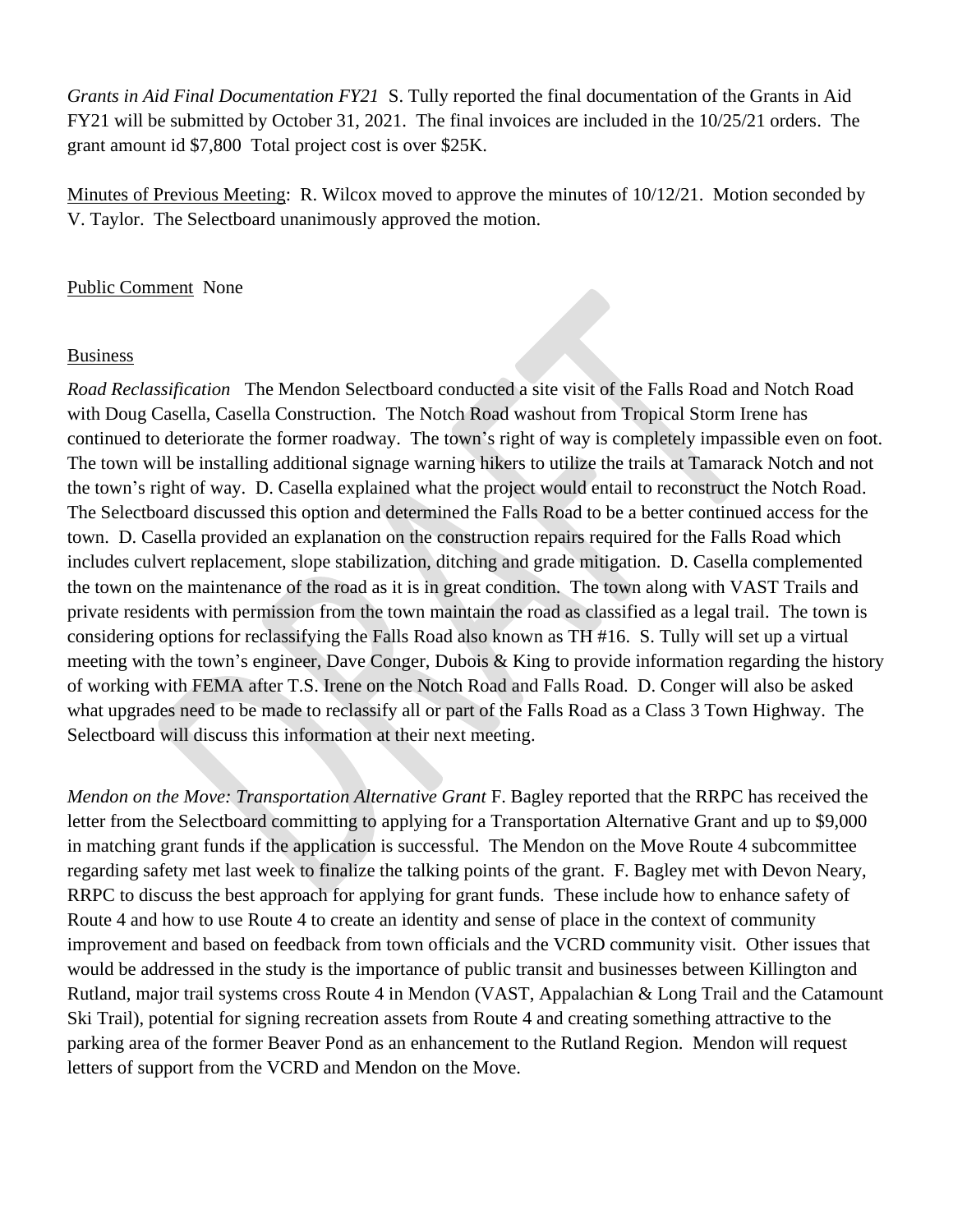*Regional Emergency Management Committee* The Town of Mendon must appoint two representatives to the Regional Emergency Management Committee. The first representative is each town's Emergency Management Director, Phil Douglas. The second representative is suggested to be part of the town's fire or police. Mendon contracts these services. The town is looking for anyone interested in getting involved with Mendon's emergency management team.

*2022-2023 Budget* S. Tully reported that all department heads were encouraged to present budget recommendations tonight. B. Ellis and S. Tully presented the Highway budget recommending increases in fuel due to price increase. Vehicle maintenance and garage utilities require additional evaluation before a recommendation can be made. Winter and summer salaries are currently being evaluated by the Selectboard as significant increases are anticipated due the staffing shortage as well as the high demand for employees that have commercial driver's licenses. It was recommended all other line items of the highway budget be level funded. S. Tully presented the salary spreadsheet with calculation of bringing commercial licensed drivers to \$24.00 per hour and its effects on the budget of salaries. VLCT is soliciting information on whether municipalities are considering retention incentives. S. Tully will report these findings as soon as they are received.

*Redistricting and pros and cons as it relates to the Mendon Selectboard* The Selectboard discussed the proposed reapportionment districts proposed by the Legislative Apportionment Board. The goal is to have each district represent 4287 residents. The proposed plan splits Mendon into two Districts. The Rut-12 district has a population of 4629 people comprised of a portion of Rutland Town, a portion of Mendon and all of Chittenden. The Rut-13 district has a population of 4125 with Pittsfield, Killington, Stockbridge, Bridgewater with a small portion of Mendon. The Selectboard could not see any value in splitting Mendon's population into two districts. Rep. James Harrison will meet with the Mendon Board of Civil Authority Tuesday October  $26<sup>th</sup>$  to discuss the reapportionment districts and prepare feedback to the Legislative Apportionment Board.

*COVID-19 Safety Precautions* On 9/27/21, S. Tully, Mendon Health Officer presented data on the sharp rise of COVID-19 cases in Rutland County and recommended multiple safety procedures be implemented in Mendon. The Selectboard implemented a mask requirement regardless of vaccination status for all town buildings and vehicles where 6 foot social distancing cannot be achieved. The Board agreed to review the status of COVID-19 at each meeting to determine the need for the mask requirement. S. Tully provided a recap and current status of COVID-19 cases in Rutland County. From 9/9 to 9/27 the 14 day total of cases rose from 202 to 386. Today's report is 276, a reduction from 310 reported just three days ago on  $10/21$ . S. Tully added that cases in Chittenden are on an incline with 30% of their total cases since the start of the pandemic being reported in the past three weeks putting them in the highest transmission category >80 cases per 10,000 people. Mendon's numbers are reported as unreliable as some of Mendon's cases could be reported in Rutland Town or Rutland City as the 05701 zip code is shared. The Selectboard discussed the threshold in which the requirement of wearing masks would be lifted. Issue tabled until the next meeting to further evaluate the level of COVID-19 cases in Rutland County.